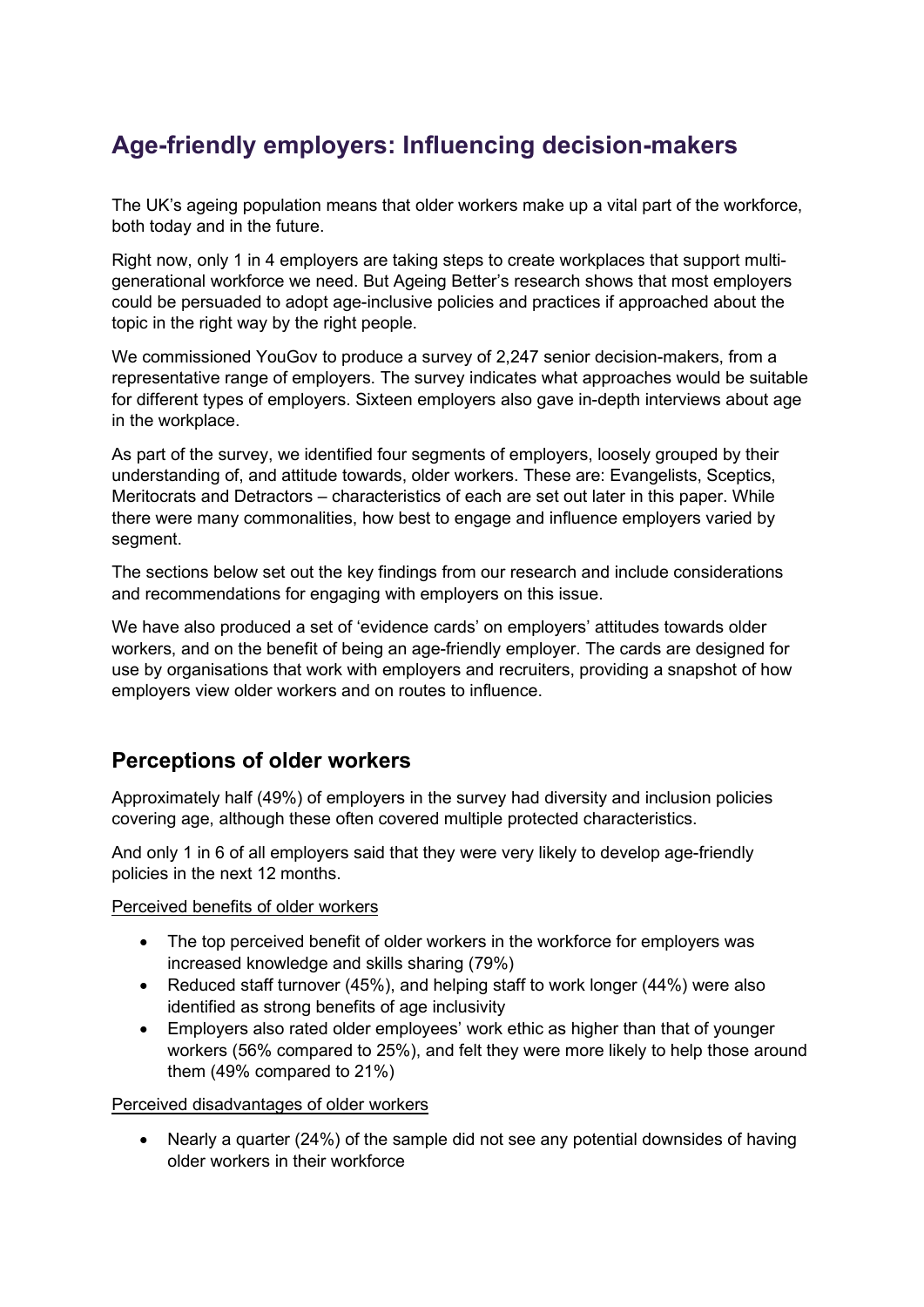- Of the employers who identified a disadvantage related to employing older workers, 58% felt that older workers might be less technologically capable than younger workers, including half (60%) of low-wage employers
- Other potential disadvantages included having ingrained habits (43%)

## **Routes to influence employers**

The most common age-inclusive practices employers had in place were providing internal training, e.g., unconscious bias training (29%) and removing dates of birth from CVs (29%). Collecting workforce data and providing mid-life career development were much less common (8%).

Employers who intended to introduce age-inclusive policies in the near future identified a number of potential barriers to implementation as well as a range of things that would enable progress.

#### Barriers to change

- Large and public-sector organisations were more likely to identify prioritising age amongst other protected characteristics as a barrier than smaller organisations (38% vs 21%)
- Smaller organisations identified lack of time (22%) as the main barrier to change, over lack of knowledge (15%) or resource (16%)

#### Drivers of change

- Visibility: Having a clear business case (22%), seeing other organisations in their sector adopt age-inclusive practices (12%) and having visible individual ambassadors (7%) were identified by employers as potential enablers
- YouGov's analysis was used to predict what would increase or decrease the likelihood of introducing age-friendly policies while controlling for independent variables. This found that a desire to increase staff morale and reduce turnover were the top drivers of potential action

#### Messaging

- When it came to terminology, employers favoured 'multi-generational workforce' (42%) and 'age inclusive' (40%) over 'age-friendly' (20%)
- SMEs were more likely to favour messaging that outlined the damage of agediscrimination and the fact older workers were being denied opportunities. They were less keen on messages they felt were pitting older against younger workers.
- Both the evangelists and sceptics were worried about not being seen as age-friendly. Some 19% in each segment identified being 'named and shamed' as increasing their likelihood of introducing age-inclusive policies.
- A quarter (24%) of employers said they did not want to hear anything more about age-inclusive practices.
- For employers who did want to hear more about age-inclusive practices, 40% want information to come from government publications, 21% newsletters from industry bodies
- Large employers favoured a pledge or kitemark that recognises good practice in ageinclusivity as a way to support businesses to support older workers